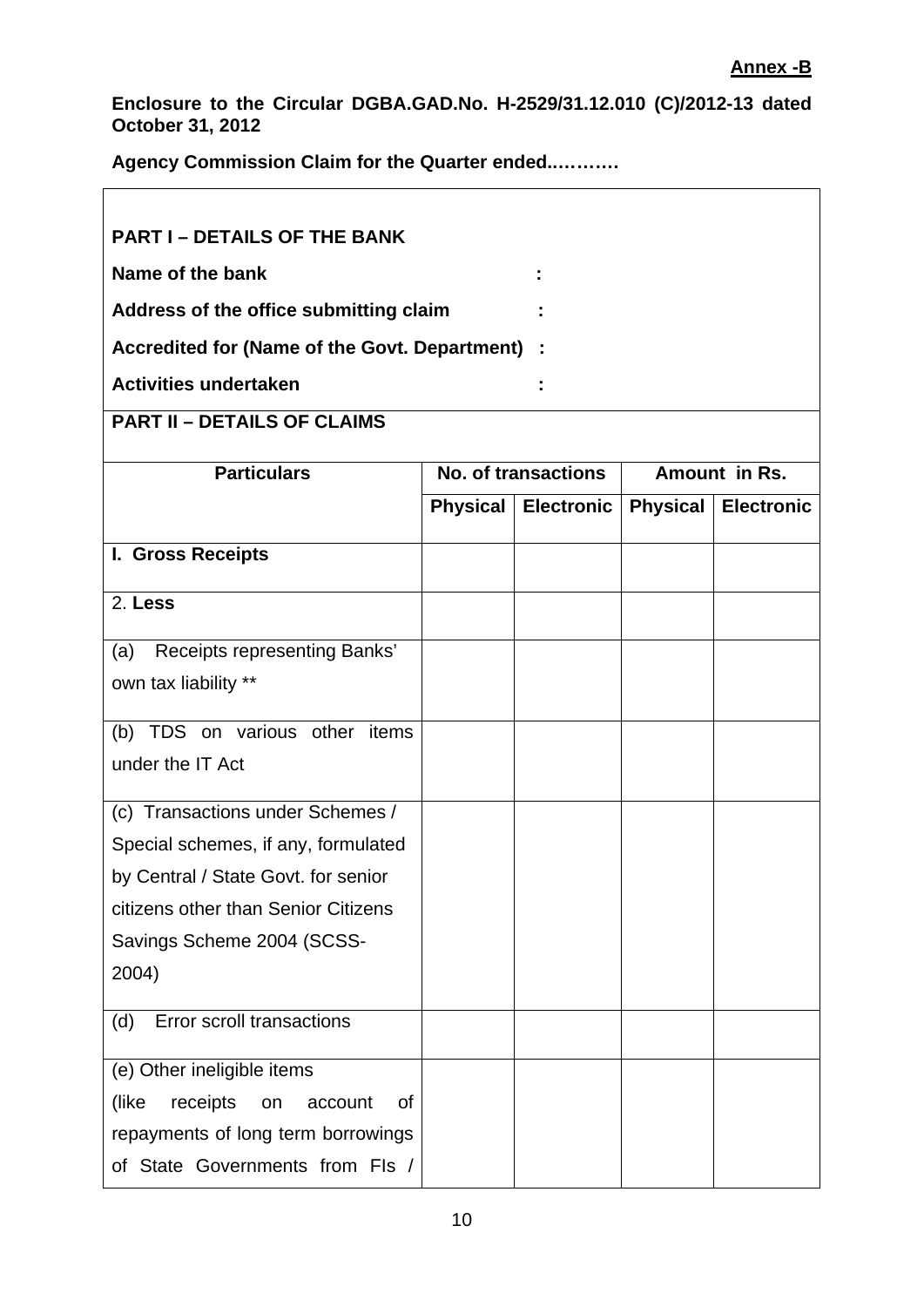| banks,<br>Letter of<br>Credit<br>(LC)      |  |  |
|--------------------------------------------|--|--|
| transactions on behalf of Ministries       |  |  |
| Departments, receipts<br>under<br>$\prime$ |  |  |
| Pension)                                   |  |  |
|                                            |  |  |
| (Item wise details to be furnished)        |  |  |
| I.A<br><b>Net Receipts</b>                 |  |  |
|                                            |  |  |
| Ⅱ.<br>Payments other than pension          |  |  |
| <b>Less</b>                                |  |  |
|                                            |  |  |
| Payments for schemes /<br>(a)              |  |  |
| Special schemes, if any, formulated        |  |  |
| by Central / State Govt. for senior        |  |  |
| citizens other than Senior Citizens        |  |  |
| Savings Scheme 2004 (SCSS-                 |  |  |
| 2004)                                      |  |  |
|                                            |  |  |
| (b) Error scroll transactions              |  |  |
| (c) Other ineligible items                 |  |  |
|                                            |  |  |
| (like payment under LC transactions        |  |  |
| $etc.$ )                                   |  |  |
| (Item wise details to be furnished)        |  |  |
|                                            |  |  |
| II.A<br><b>Net Payments other than</b>     |  |  |
| pension                                    |  |  |
| <b>III. Total Pension Payments</b>         |  |  |
|                                            |  |  |
| <b>Less</b>                                |  |  |
| <b>Payments under Pension</b><br>(a)       |  |  |
| schemes, other than those meant            |  |  |
| for Central / State Govt. employees        |  |  |
|                                            |  |  |
| (b) Error scroll transactions              |  |  |
|                                            |  |  |
| III.A<br><b>Net Pension Payments</b>       |  |  |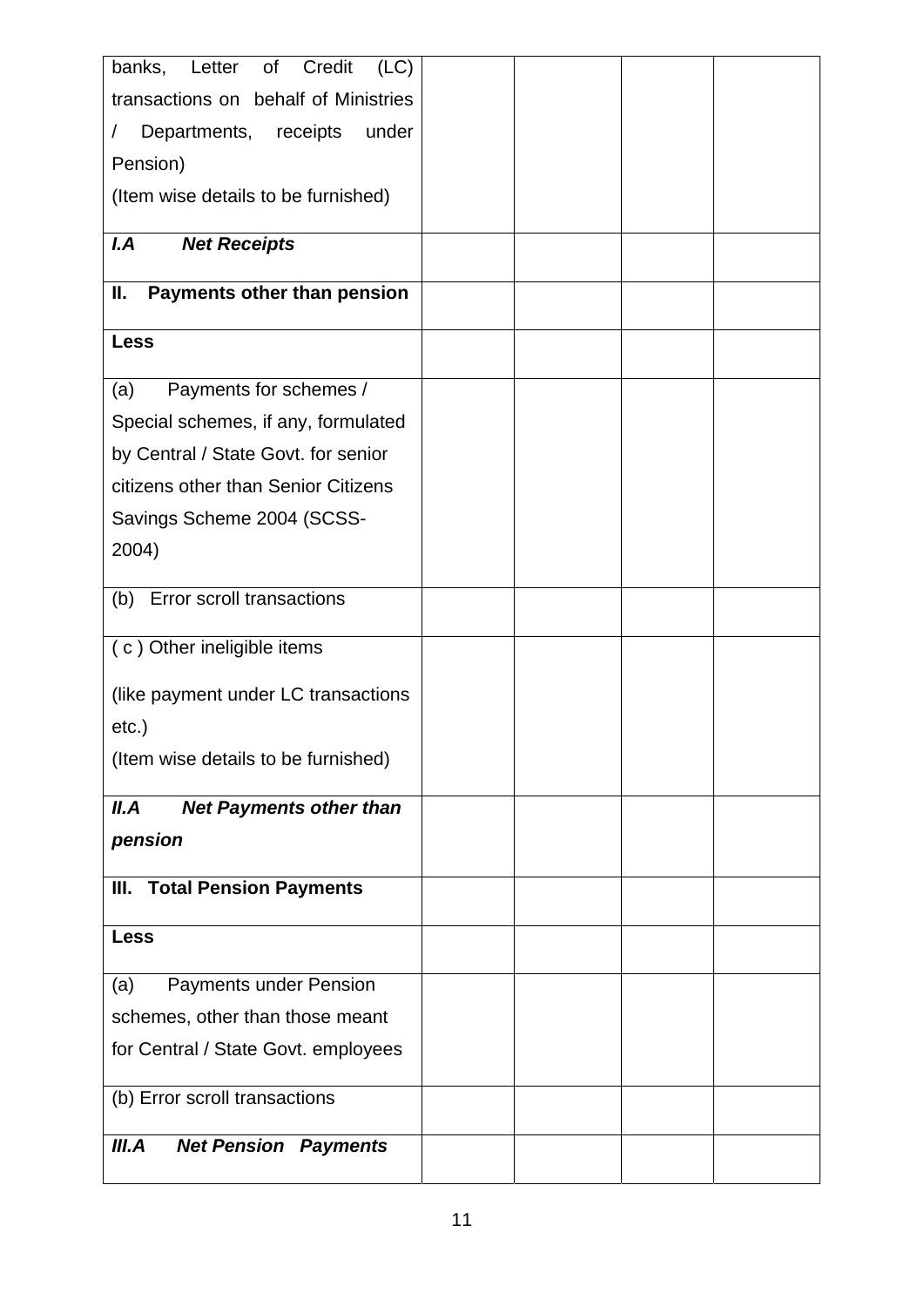| IV.<br>Total (IA+IIA+IIIA)          |  |  |
|-------------------------------------|--|--|
| V. (i) No. of Pension Accounts _    |  |  |
| <b>Beginning of quarter</b>         |  |  |
| (ii) No. of pension accounts at the |  |  |
| end of the quarter                  |  |  |
|                                     |  |  |

**\*\* Agency banks paying their own tax liabilities through their own branches or through authorised branches of State Bank of India or offices of Reserve Bank of India wherever they do not have their own authorised direct tax collection branch should indicate the same separately in the scroll and such transactions will not be eligible for payment of agency commission.** 

**Amount of Agency commission claimed:** 

**Rs.**

**Physical Receipts @ ₹ 50/transaction i.e. ……X…… = E-receipts @** ` **12/- per transaction i.e. ……X…… = Pension Payments @ ₹ 65 /- per i.e. ......X...... = transaction Payments other than pension @ 5.5 paise i.e. ……X…… = per** ` **100 turnover Total claim =**  (Rupees ……………………………………...)

Signature, Name and Designation of authorized official: